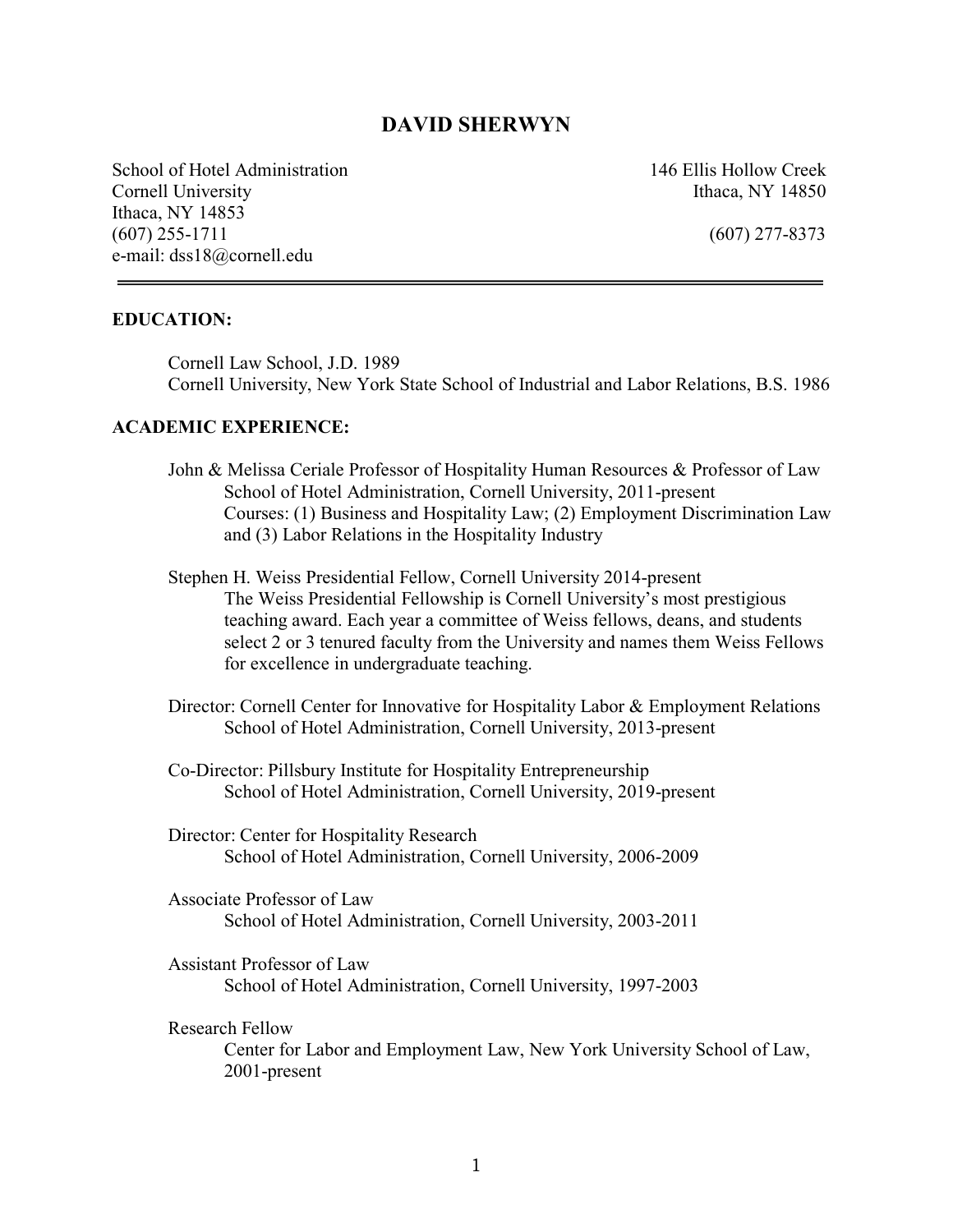Visiting Lecturer School of Hotel Administration, Cornell University, 1996-1997

Adjunct Professor of Law Cornell Law School, 1995-1997

Visiting Lecturer

New York State School of Industrial and Labor Relations, Cornell University, 1994-1997 Courses Taught: Employment Law, Employment Discrimination Law, and Sports Arbitration

#### **PUBLICATIONS:**

# **Law Reviews:**

Heise, M. & Sherwyn, D., ( 2021) Sexual Harassment A Doctrinal Examination of Law, An Empirical Examination of Employer Liability, and A Question of About NDA's – Because Complex Problems Do Not Have Simple Solutions, 96 Indiana Law Journal 4

Estreicher, S., Heise, M., & Sherwyn, D., (2018) Evaluating Employment Arbitration: A Call for Better Empirical Research 70 Rutgers Law Review 335

Eigen, Z. & Sherwyn, D. (2016) Deferring for Justice: How Administrative Agencies Can Solve the Employment Dispute Quagmire by Endorsing an Improved Arbitration System 26 Cornell Law School Journal of Law & Public Policy # 2, pages 217-274

Carvell, S. & Sherwyn, D. (2015) It Is Time for Something New: A  $21<sup>st</sup>$  Century Joint-Employer Doctrine for 21<sup>st</sup> Century Franchising 5 American University Business Law Review 1 pages 5-36.

Eigen Z., Sherwyn D., Eigen, Z., & Menillo, N., (2014) When Rules Are Made To Be Broken. 109 Northwestern. U. L. Rev. 173 (2015).

Heise, M., & Sherwyn, D. (2013) Experimental Evidence that Retaliation Clams are Unlike Other Employment Discrimination Claims 44 Seton Hall Law Review No 2 455-504.

Eigen, Z., & Sherwyn, D. (2012). A Moral Contractual Approach to Labor Law Reform: A Template for Using Ethical Principles to Regulate Behavior Where Law Failed to Do So Effectively. 63 University of California at Hastings Law Journal No. 3 pages 695-746.

Eigen, Z., Menillo, N., & Sherwyn, D. (2011). Shifting the Paradigm of the Debate: A Proposal to Eliminate At-Will Employment and Implement a Mandatory Arbitration Act. 87 Indiana Law Journal No. 1 pages 271-288.

Sherwyn, D. & Heise, M. (2010). The *Gross* Beast of Burden of Proof: Experimental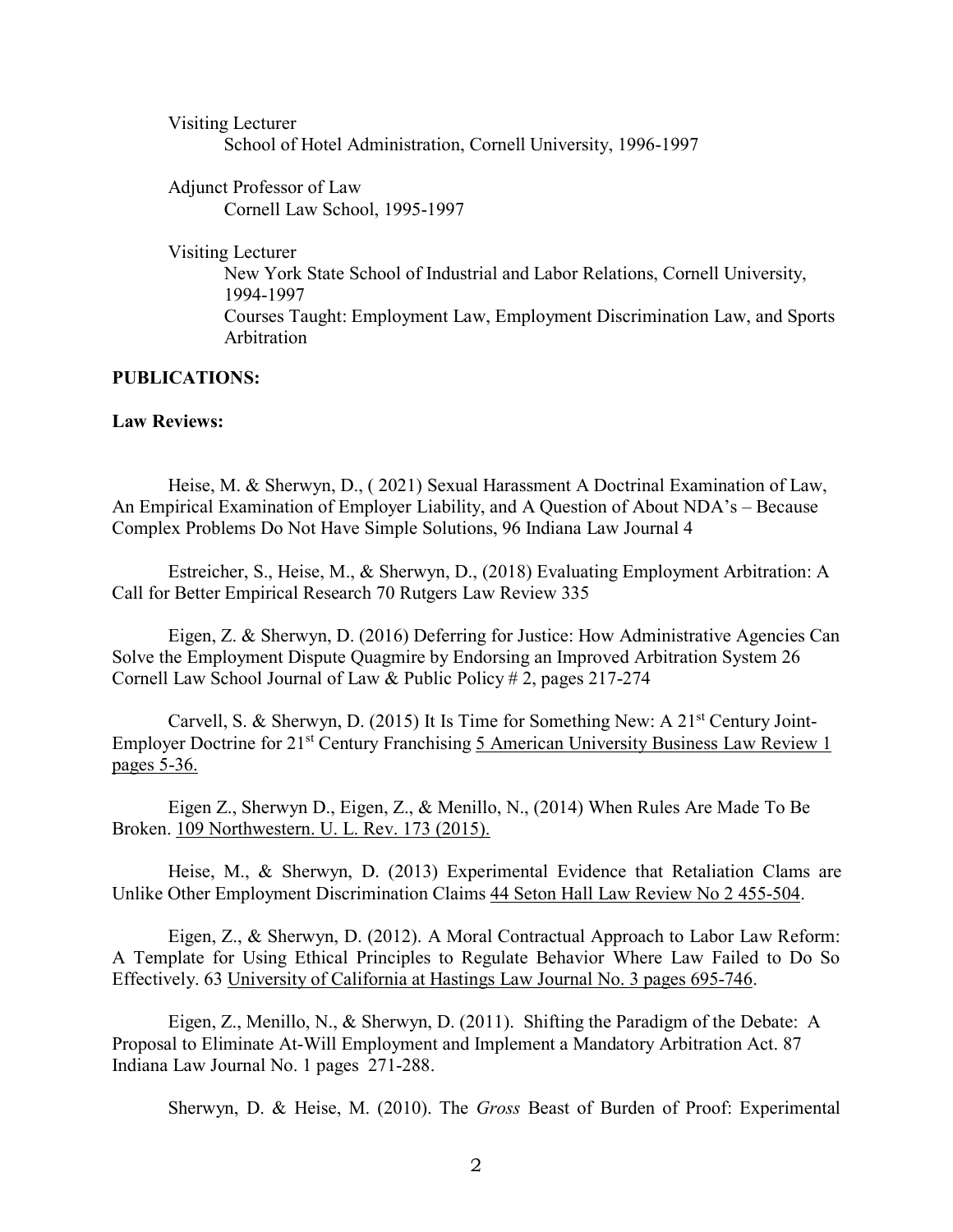Evidence On How The Burden of Proof Influences Employment Discrimination Case Outcomes. 42 Arizona State Law Review 901.

Sherwyn, D., Estreicher, S., & Heise, M. (2005). Assessing The Case For Employment Arbitration: A New Path for Empirical Research. 57 Stanford Law Review 1557.

Sherwyn, D. (2003). Because it Takes Two: Why Post-Dispute Voluntary Arbitration Programs Will Fail to Solve the Problems Associated with Employment Discrimination Law Adjudication. 24 University of California at Berkley Journal of Employment Law and Labor Law 1. Reprinted in Estreicher, M. & Sherwyn, D., (Editors). Alternative Dispute Resolution in the Employment Arena: Proceedings of the New York University 53rd Annual Conference on Labor (2004 Kluwer Law International).

Sherwyn, D., Heise, M., & Eigen, Z., (2001). Don't Train Your Employees and Cancel Your 1-800 Harassment Hotline: An Empirical Examination and Correction of the Flaws in the Affirmative Defense to Sexual Harassment. 69 Fordham Law Review 1265. Reprinted in Sherwyn, D. & Yelnosky, M, (Editors). NYU Selected Essays on Labor and Employment Law (2003 Kluwer Law International).

Sherwyn, D., Tracey, J.B., & Eigen, Z. (1999) In Defense of Mandatory Arbitration of Employment Disputes: Saving the Baby, Tossing out the Bath Water, and Constructing a New Sink in the Process. 2 University of Pennsylvania Journal of Labor and Employment Law. 73.

#### **Hospitality Journals:**

Katz, Harry & Sherwyn D., Employment Arbitration, Litigation, or an EEOC Claim – Which Route Is Better? Research Evidence and a Policy Proposal (conditionally accepted Cornell Hospitality Quaterly

Fanelli, C, Sherwyn, D. & Wagner, P., ( 2021) The Case of the Chelsea Grand: Card-Check Neutrality, Management Contracts and The Duties of Owners and Operators (Cornell Hospitality Quarterly).

Sherwyn, D., & Wagner, P., (2018) Sexual Harassment after Weinstein,

Sherwyn, D., How Employment Law Became a Major Issue for Hotel Operators (Cornell Hospitality Quarterly). 51 (1), 118-127.

Sturman, M. & Sherwyn, D., (2009). The Utility of Integrity Testing for Controlling Workers' Compensation Costs. (Cornell Hospitality Quarterly) 50 (1), 432-445.

Sherwyn, D., (2008). Roundtable Retrospective 2007: Dealing With Sexual Harassment. (Cornell Hospitality Quarterly) 49 (1), 53-61.

Sherwyn, D., Eigen, Z., & Wagner, P., (2006). The Hotel Industry's Summer of 2006: Watershed Moment for America's Labor Unions. Cornell Hotel and Restaurant Administration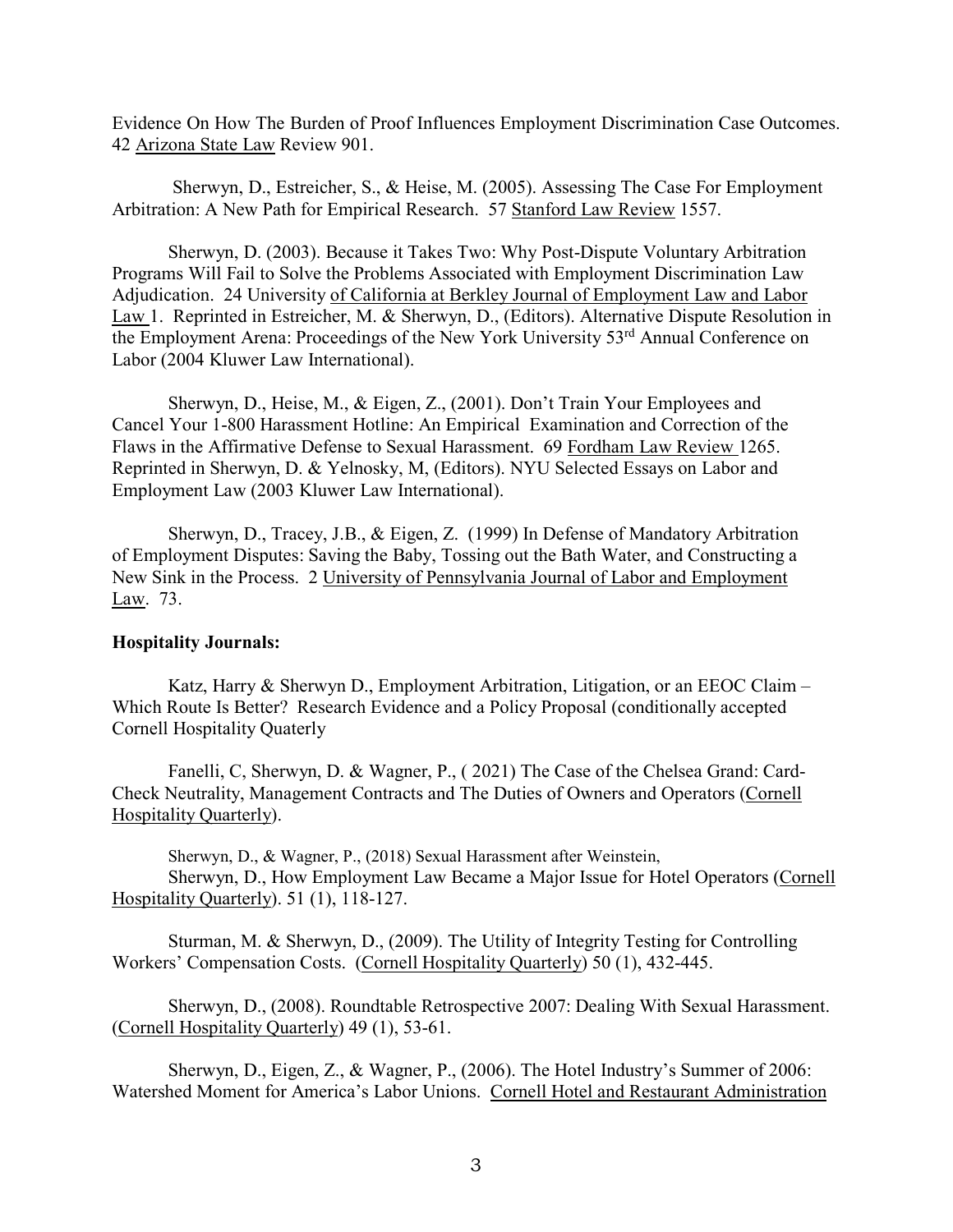Quarterly). 47 (4), 337-349

Sherwyn, D., Eigen, Z., & Gilman, G., (2006). Retaliation: The Fastest Growing Discrimination Claim. Cornell Hotel and Restaurant Administration Quarterly). 47 (4), 350-358

King, G.R., Winchester, J., & Sherwyn, D., (2006). You (Don't) Look Marvelous: Considerations for Employees Regulating Employee Appearance. Cornell Hotel and Restaurant Administration Quarterly). 47 (4), 359-368

Sherwyn, D., Wagner, P., & Baumgarten, J., (2004). The Mixed Motive Instruction: Did the Supreme Court Make Discrimination Cases Unwinnable. Cornell Hotel and Restaurant Administration Quarterly). 45 (2), 186-195

Sherwyn, D., Wagner, P., & Gilman, G., (2004). Trying To Make Sense of Sexual harassment Law after Oncale, Holman, and Rene. Cornell Hotel and Restaurant Administration Quarterly). 45 (2), 172-186.

Sherwyn, D., (2004). Introducing the Hospitality Roundtable on Legal Issues. Cornell Hotel and Restaurant Administration Quarterly). 45 (2), 170-171.

Sherwyn, D., (2002). Arbitration of employment discrimination lawsuits: legalities, Practicalities, & Realities (Cornell Hotel and Restaurant Administration Quarterly). 43 (6), 62- 72. Reprinted in Estreicher, M. & Sherwyn, D., (Editors). Alternative Dispute Resolution in the Employment Arena: Proceedings of the New York University 53<sup>rd</sup> Annual Conference on Labor (2003 Kluwer Law International).

Sherwyn, D. S., & Sturman, M. C., (2002). Job-sharing: A potential tool for hotel managers. Cornell Hotel and Restaurant Administration 43 (5), 84-92.

Zuel, J., & Sherwyn, D., (2001). Identifying Uniform Employment-termination Practices for Multinational Employers. Cornell Hotel and Restaurant Administration Quarterly, 42 (5), 72-85.

Stokes, A., Murphy, R., Wagner, P., & Sherwyn, D., (2001). How Unions Organize New Hotels without an Employee Ballot: Neutrality Agreements. Cornell Hotel and Restaurant Administration Quarterly, 42 (5), 86-96.

Sherwyn, D., Sturman, M., Eigen, Z., Heise, M., & Walwyn, J., (2001). The Perversity of Sexual Harassment Law: Effect of Recent Court Rulings**.** Cornell Hotel and Restaurant Administration Quarterly, 42 (3), 46-56.

Sherwyn, D., Kaufman, & Z., Klausner, A., (2000). Same-sex Sexual Harassment: How the "Equal Opportunity Harasser" Became a Legitimate Defense Cornell Hotel and Restaurant Administration Quarterly, 41 (6), 75-80.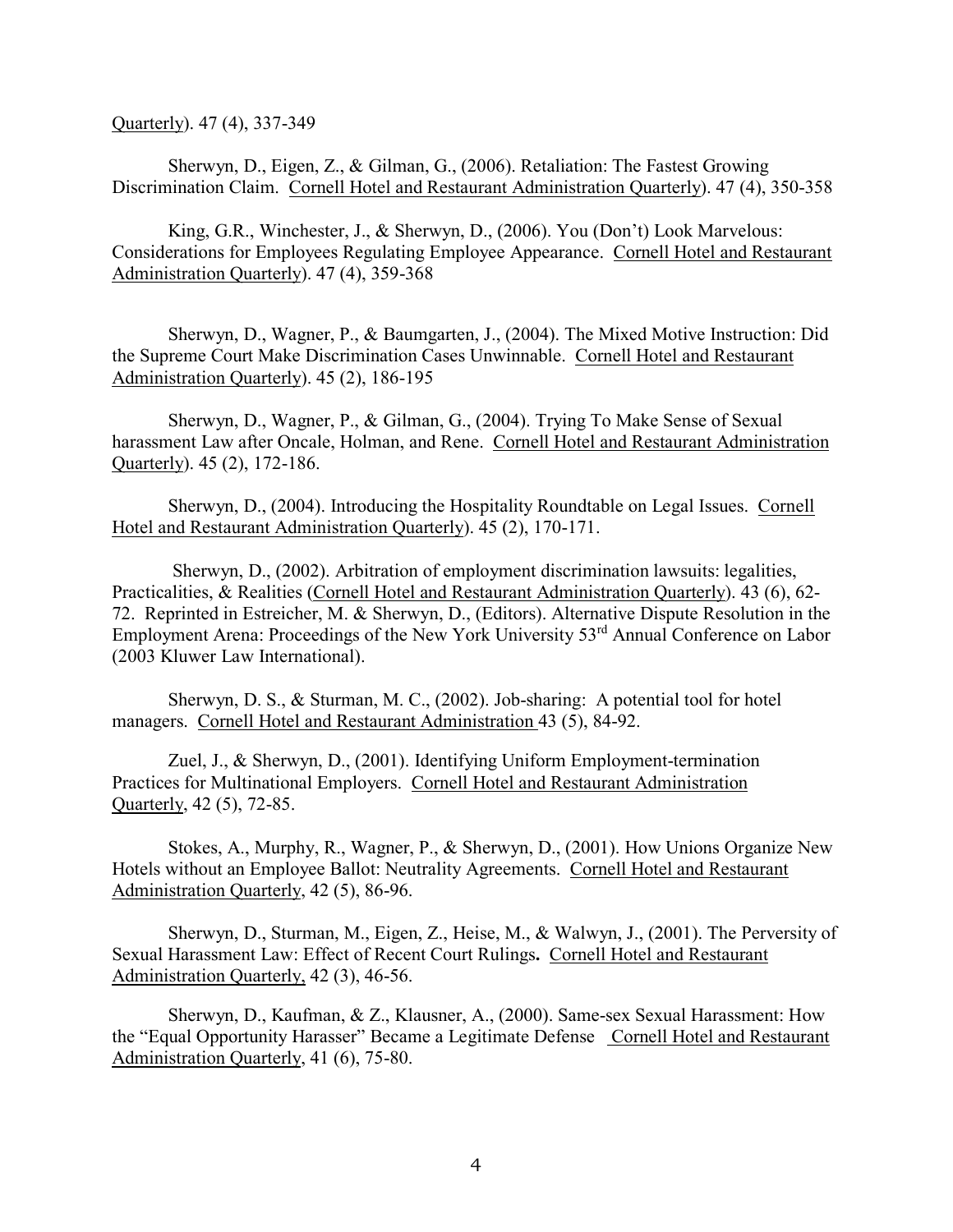Sherwyn, D., Eigen, Z., & Klausner A., (2000). Interpreting the ADA and Civil Rights Law: Five Supreme Court rulings. Cornell Hotel and Restaurant Administration Quarterly, 41, 85 – 93.

Sherwyn, D., Lankau, M., & Eigen, Z., (1999). The Good, the Bad & the Ugly: The Peculiar Discrimination Case of Joe's Stone Crabs. Cornell Hotel and Restaurant Administration Quarterly, 40 (5), 10-17.

Sherwyn, D. & Tracey, J.B., (1998). Sexual-Harassment Liability in 1998: Good News or Bad News for Employers and Employees. Cornell Hotel and Restaurant Administration Quarterly, 39 (5), 14-21.

Lynn, M., Le, Joseph-Mykal, & Sherwyn, D., (1998). Reach Out and Touch Your Customers. Cornell Hotel and Restaurant Administration Quarterly, 39 (3), 60-65.

Sherwyn, D. & Tracey, J.B., (1997). Mandatory Arbitration of Employment Disputes: Implications for Policy and Practice. Cornell Hotel and Restaurant Administration Quarterly, 38 (5), 58-66.

#### **From the Center: Cornell Hospitality Quarterly Columns:**

Sherwyn, D., (2007). Progress Report: The Center at Fifteen. Cornell Hotel and Restaurant Administration Quarterly, Vol. 48, pp. 352-353.

Sherwyn, D., (2007). Roundtables Focus on Key Issues in Hotel Finance, Marketing, and Law. Cornell Hotel and Restaurant Administration Quarterly, Vol. 48, pp. 220-222.

Sherwyn, D., (2007). May: A Month of Roundtables. Cornell Hotel and Restaurant Administration Quarterly, Vol. 48, pp. 112-113.

Sherwyn, D., (2007). Goodbye, Hello. Cornell Hotel and Restaurant Administration Quarterly, Vol. 48, pp. 4-5.

Sherwyn, D., (2006). Your Seat at the Roundtable. Cornell Hotel and Restaurant Administration Quarterly, Vol. 47, pp. 317-318.

#### **Hotel Executive**

Should the Hospitality Industry Require Employees and Guests to Be Vaccinated? 12/21

**Center for Hospitality Research Reports:**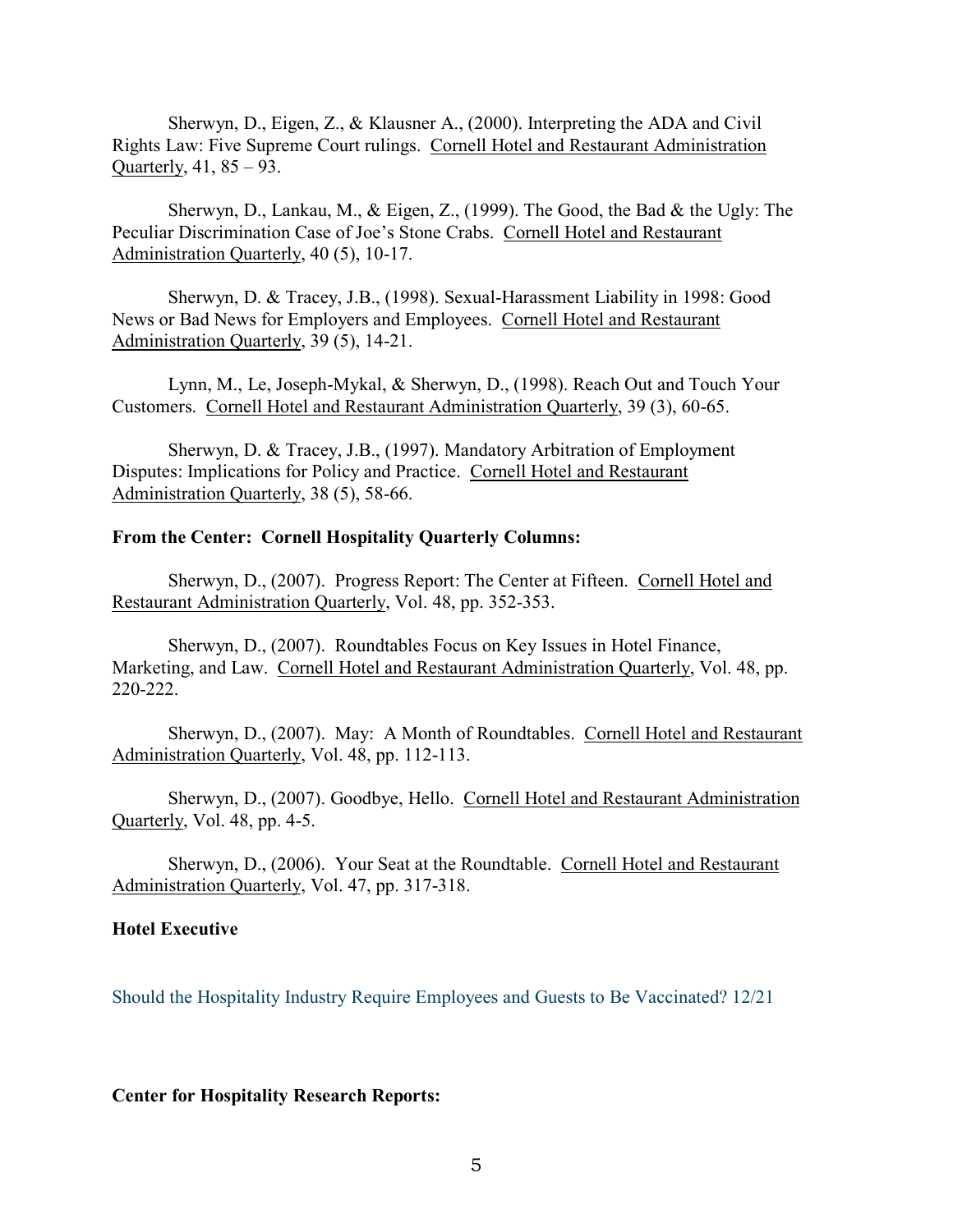[Sherwyn D., \(2017\) The Effect of Labor Law Changes under the New](http://scholarship.sha.cornell.edu/cihlerpubs/5) Administration: Too Soon to Tell, *Cornell Institute for Hospitality Labor and [Employment](http://scholarship.sha.cornell.edu/cihlerpubs) Relations Reports*

Eigen, Z., Menillo, N., & Sherwyn: (2017) When Rules are Made to Be Broken; *[Cornell](http://scholarship.sha.cornell.edu/cihlerpubs)  Institute for Hospitality Labor and Employment Relations Reports*

Eigen, Z., & Sherwyn, D., (2016) Why Retaliation Cases Are Unlike Other Discrimination Cases; *Cornell Institute for [Hospitality Labor and Employment](http://scholarship.sha.cornell.edu/cihlerpubs) Relations Reports*

Sherwyn D., (2016) Dealing With Shifting Labor Sands. *[Cornell Institute for Hospitality](http://scholarship.sha.cornell.edu/cihlerpubs) Labor and Employment Relations Reports*

Sherwyn, D. and Ritter, D., (2015) The U.S. Supreme Court Rules in Favor of Employees in the Young and Abercrombie Cases: What Do They Really Hold? *[Cornell Institute for](http://scholarship.sha.cornell.edu/cihlerpubs)  Hospitality Labor and Employment Relations Reports*

Gilman, G; and Sherwyn, D. (2014) [Arbitration: A Positive](http://scholarship.sha.cornell.edu/cihlerpubs/3) Employment Tool and Potential Antidote to Class Actions *[Cornell Institute for Hospitality Labor and Employment](http://scholarship.sha.cornell.edu/cihlerpubs) Relations Reports*

Klausner, A., Salvatore, P., & Sherwyn D., (2013) [The National Labor Relations](http://scholarship.sha.cornell.edu/cihlerpubs/2) Act Is Not Just for Unionized Employers Anymore *Cornell Institute for Hospitality Labor and [Employment Relations Reports](http://scholarship.sha.cornell.edu/cihlerpubs)*

Eigen, Z., & Sherwyn, D., (2013) Using the Ethical [Principles of Union Organizing to](http://scholarship.sha.cornell.edu/cihlerpubs/1) Avoid Card-Check Neutrality and Corporate Campaigns *[Cornell Institute for Hospitality Labor](http://scholarship.sha.cornell.edu/cihlerpubs)  and Employment Relations Reports*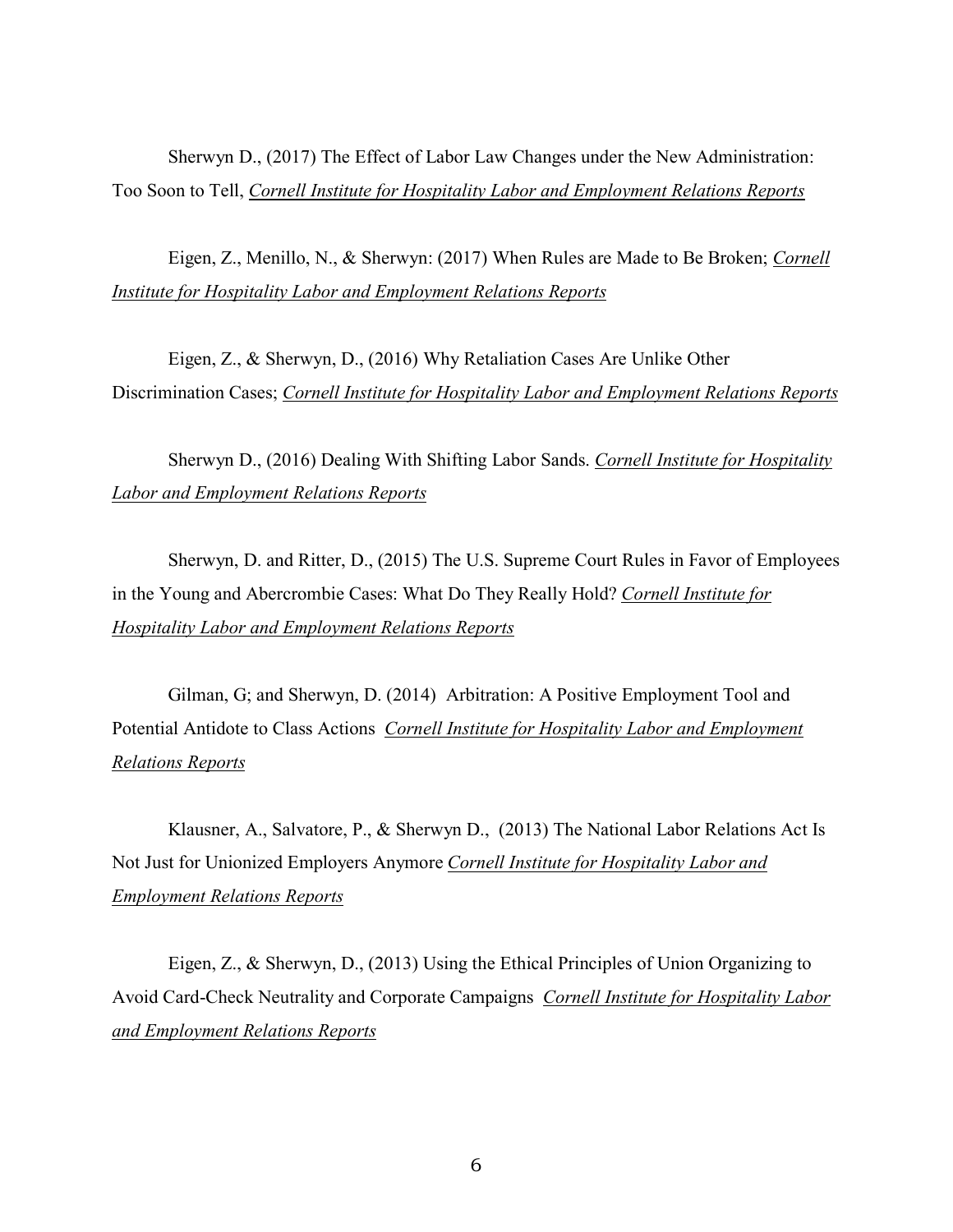Richmond, C., Sherwyn, D., & Lomanno, M., Restaurants at [the Crossroads:](http://www.hotelschool.cornell.edu/chr/pdf/showpdf/chr/roundtableproceedings/richsherwagehour.pdf) A State By State Summary of Key Wage-and-Hour Provision Affecting the Restaurant Industry. CHR Reports Vol. 7, No 15, October 2007.

Sherwyn, D., & Gilman, G., Retaliation: [Why an Increase in Claims Does Not Mean](http://www.hotelschool.cornell.edu/research/chr/pubs/reports/%20http:/www.hotelschool.cornell.edu/research/chr/pubs/roundtableproceedings/roundtable-15088.html) the Sky Is Falling, CHR Reports Vol. 7, No 15, October 2007.

Sturman, M. C., Sherwyn, D., (2007). The Truth About Integrity Tests: The Validity and Utility of Integrity testing for the Hospitality Industry. CHR Reports Vol. 7, No 15, October 2007.

Sherwyn, D., Eigen, Z. J., (2007). Card Checks & Neutrality Agreements: How Unions Staged a Comeback in 2006. CHR Reports Vol. 7, No 6, April 2007

Sherwyn, D., Carvell, S., & Baumgarten, J., (2007). The Mixed Motive Instruction in Employment Discrimination Case: What Employers Need to Know. CHR Reports Vol. 7, No 1, January 2007

Sherwyn, D., (2006). Mandatory Arbitration: Why ADR May Be The Most Equitable Way To Resolve Discrimination Claims. CHR Reports Vol. 6, No 9, July 2006

#### **Other Professional Publications:**

Sherwyn, D.S. & Sturman, M. C., (2002). What's Happened Since *Ellerth* and *Faragher*?. *HR.Com*, [On-Line], January 21.

Sherwyn, D., (1997). Negotiating Mandated Arbitration Procedures for Discrimination Claims. BNA's Collective Bargaining Bulletin, January 16, p. 12.

#### **Hospitality Law (a monthly publication) Comments:**

Sherwyn, D., (2003). Stop 'rude' behavior Arbitration is alive and well. Hospitality Law, Vol. 18, No. 4.

Sherwyn, D., (2003). Employers may sometimes terminate injured employees. Hospitality Law, Vol. 18, No. 6.

Sherwyn, D., (2002). No discrimination when job performance is actual reason for termination. Hospitality Law, Vol. 18, No. 9.

Sherwyn, D., (2003). Hotel benefits from friendly state law. Hospitality Law, Vol. 18, No. 11.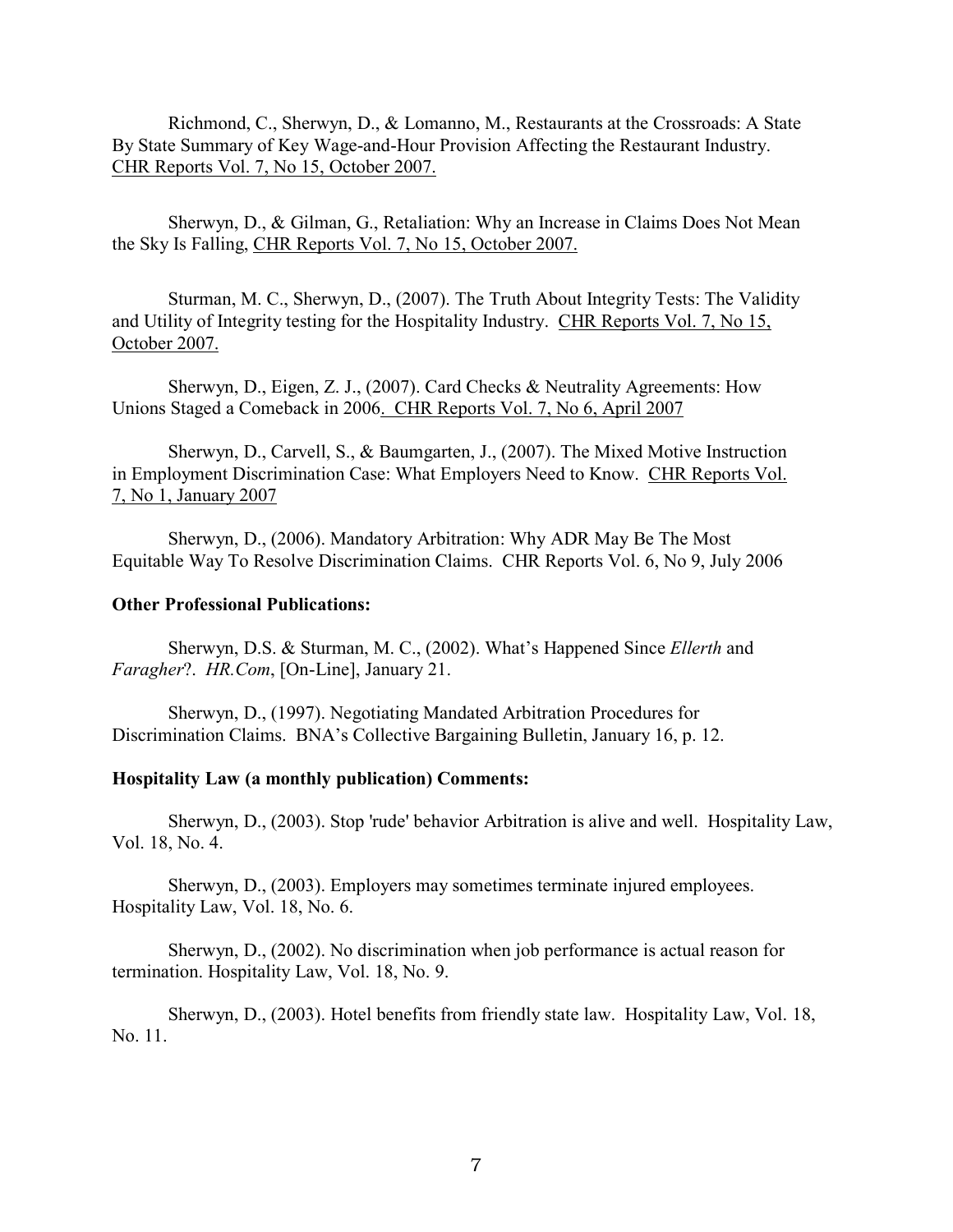Sherwyn, D. (2003). N.Y. tires to clarify rules for arbitration clause in union-negotiated agreements. Hospitality Law, Vol. 18, No. 12

Sherwyn, D., (2002). Arbitration is alive and well. Hospitality Law, Vol. 17, No. 7.

Sherwyn, D., (2002). Timing is everything in defending retaliation case. Hospitality Law, Vol. 17, No. 5.

Sherwyn, D., (2002). Compare employee's behavior to others before termination. Hospitality Law, Vol. 17, No. 4.

Sherwyn, D., (2002). Employment at-will is alive and well in New York. Hospitality Law, Vol. 17, No. 3.

Sherwyn, D., (2001). Beware of retaliatory discharge after workplace romance. The case of Lipphardt v. Durango Steakhouse of Brandon (11th Cir. 01). Hospitality Law, Vol. 16, No. 12.

Sherwyn, D., (2001). Love affairs gone sour challenge hospitality managers. Hospitality Law, Vol. 16, No. 12.

Sherwyn, D., (2001). Don't ignore deadlines when bringing property into ADA compliance. Hospitality Law, Vol. 16, No. 10.

Sherwyn, D., (2001). Treat all sexual harassment as unlawful: The Case of Nichols v. Azteca Restaurant Enterprises (9th Cir. 01). Hospitality Law, Vol. 16, No. 9.

Sherwyn, D., (2001). Use arbitration contract to force at-will employees to arbitrate: The case of Meyer v. Starwood Hotels & Resorts (S.D.N.Y. 01). Hospitality Law, Vol. 16, No. 8

Sherwyn, D., (2001). Bad case makes bad law on religious accommodation: The case of Hussein v. the Pierre Hotel (S.D.N.Y. 01) Hospitality Law, Vol. 16, No. 7.

Sherwyn, D., (2001). Good harassment policy tops non-reporting employee: The case of Zelaya v. Eastern & Western Hotel Corp., (9th Cir. 01). Hospitality Law, Vol. 16, No. 5.

Sherwyn, D., (2001). Workers' compensation as a harassment defense: The Case of Bartoli v. Applebee's Restaurant (N.D. Il 01). Hospitality Law, Vol. 16, No. 4.

Sherwyn, D., (2001). Mixed-motive instruction is prejudicial to employers: The case of Costa v. Desert Palace (9th Cir. 00). Hospitality Law, Vol. 16, No. 3

Sherwyn, D., (2001). Improve your defense by knowing the technical side of your case: The case of Renalds v. SRG Restaurant Group (N.D. Il 00). Hospitality Law, Vol. 16, No. 2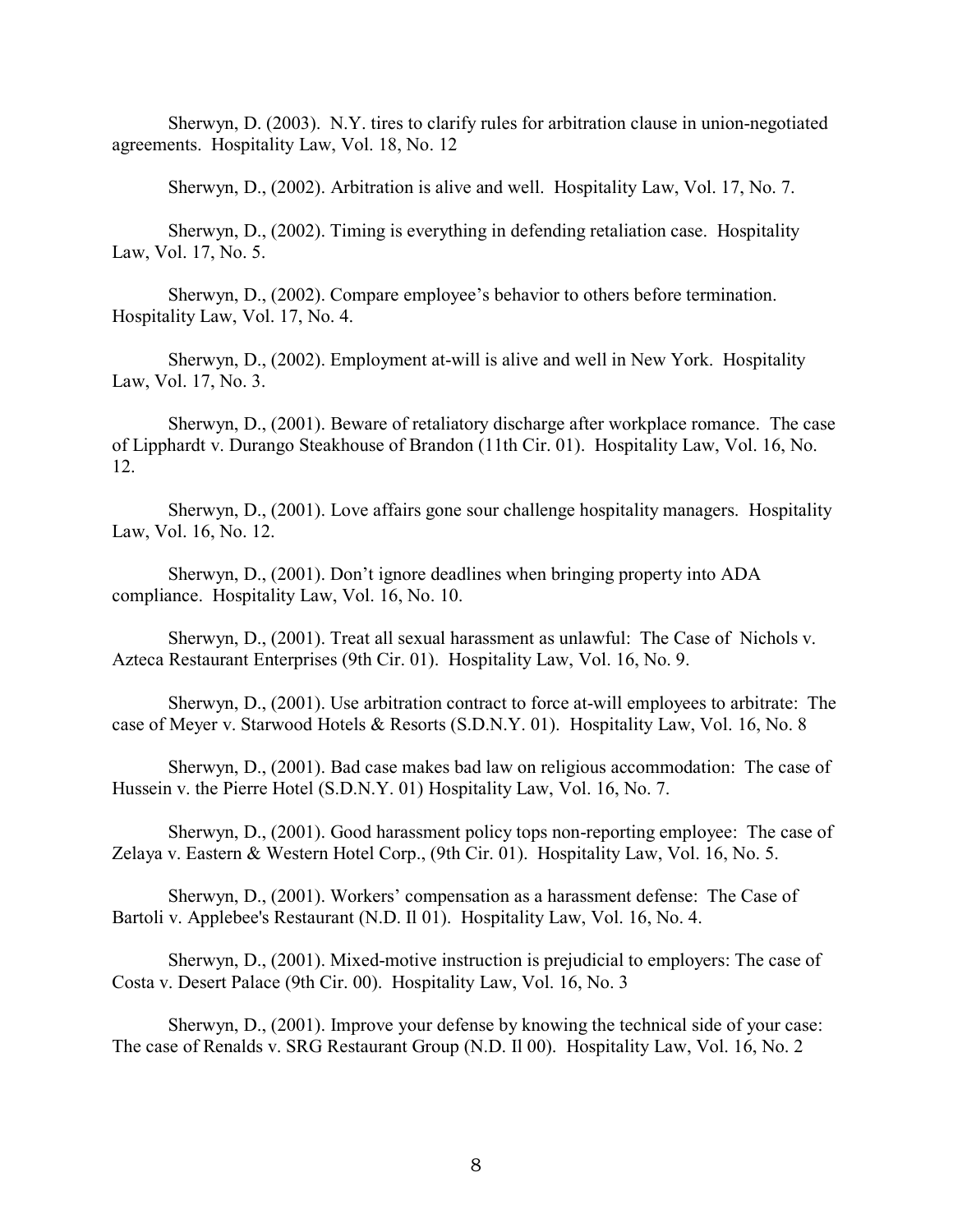Sherwyn, D., (2000). Good record keeping is key to policy of mandatory arbitration: Ryan's Family Steakhouse v. Brooks-Shades (AL). Hospitality Law, Vol. 15, No. 12

Sherwyn, D., (2000). Prepare to defend all terminations: Munoz v. Oceanside Resorts (11th Cir.). Hospitality Law, Vol. 15, No. 11.

Sherwyn, D., (2000). No justice for Joe's in lengthy case: EEOC v. Joe's Stone Crab (11th Cir.). Hospitality Law, Vol. 15, No. 10.

Sherwyn, D., (2000). "Can an employer prevail in a case where an employee has alleged sexual harassment by a coworker? Yes, if the conduct was not severe or pervasive." Hostetler v. Quality Dining (7th Cir.). Hospitality Law, Vol. 15, No. 9.

Sherwyn, D., (2000). "What is a disability and when is an employee unlawfully regarded as having a disability?" Sinkler v. Midwest Property Management (7th Cir.). Hospitality Law, Vol. 15, No. 6.

Sherwyn, D., (2000). Law protects 'equal opportunity' harassers: Hancock v. Cracker Barrel Old Country Store (S.D.AL.). Hospitality Law, Vol. 15, No. 3.

Sherwyn, D., (2000). "Innkeepers must carefully consider reasons for affirmative action." Schurr v. Resorts International (3rd Cir.). Hospitality Law, Vol. 15, No. 2.

Sherwyn, D., (1999). Sexual harassment policies must apply to employees at all levels. Hospitality Law, Vol. 14, No. 12.

Sherwyn, D., (1999). Hotel's victory is bittersweet. Hospitality Law, Vol. 14, No. 11.

Sherwyn, D., (1999). Motel 6 narrowly dodges bullet; result could have been different. Hospitality Law, Vol. 14, No. 9.

#### **Proceedings:**

Eigen, Z., Menillo, N., & Sherwyn, D. (2013) When Rules are Made to Broken. Proceedings of the LERA conference

Sherwyn, D., Sturman, M., Eigen, Z., & Heise, M., (2001). Using Sexual Harassment to Test Legal Theories. Proceedings of the Annual Meeting of the Academy of Management, Washington, D.C.

Sherwyn, D., Tracey, J.B., & Heise, M., (2000). Vicarious liability in sexual harassment cases: An analysis of the first 53 motions for summary judgment based on the new affirmative defense. Proceedings of the Annual Meeting of the Academy of Management, Toronto, ON, CANADA.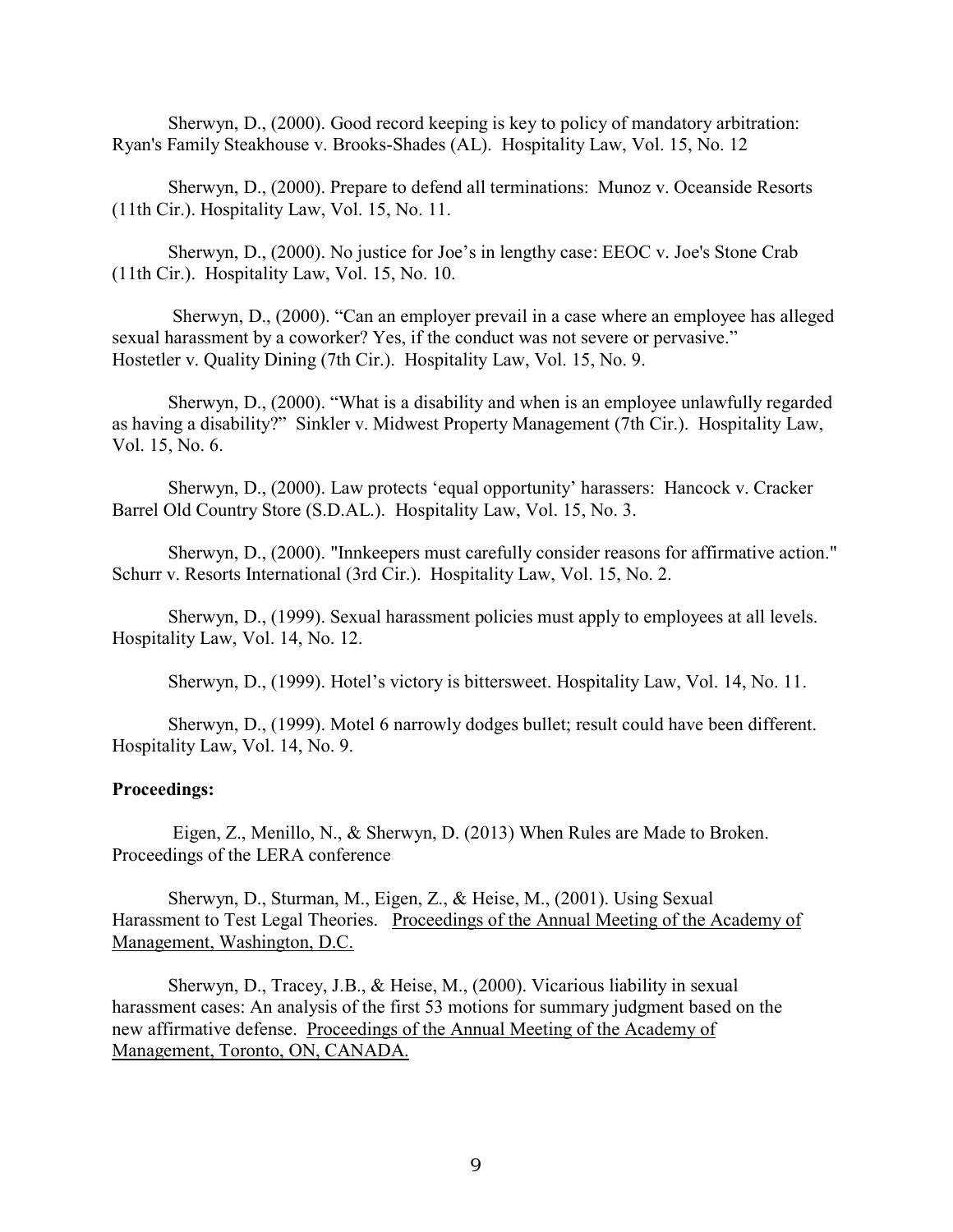Sherwyn, D. & Tracey, J.B., (1999). Changes in sexual harassment law: A strategic opportunity for defining the next step in the journey. Proceedings of the Annual Meeting of the Academy of Management, Chicago, IL.

Sherwyn, D. & Tracey, J.B., (1998). The strategic implications of sexual and genderbased discrimination: The case of consensual affairs gone sour. Proceedings of the Annual Meeting of the Eastern Academy of Management, Springfield, MA.

#### **Books:**

Sherwyn, D. (Editor), Employment Class and Collective Actions: Proceedings of the New York University 56th Annual Conference on Labor (2009 Kluwer Law International).

Estreicher, M. & Sherwyn, D. (Editors). Alternative Dispute Resolution in the Employment Arena: Proceedings of the New York University 53<sup>rd</sup> Annual Conference on Labor (2004 Kluwer Law International).

Sherwyn, D. & Yelnosky, M. (Editors). NYU Selected Essays on Labor and Employment Law (2003 Kluwer Law International).

# **Covid Webinars Moderated**

# **eCornell Keynotes:**

Understanding  $&$  Complying with Employment Laws, Old  $&$  New – Navigating the Covid Crisis, March 27, 2020

Hospitality Hiring Crisis 7/21

Requiring the Covid 19 Vaccination 5/21

Pre-dispute Mandatory Arbitration 3/21

The Biden NLRB 2/2021

Labor / Management Relations in the Midst of a Pandemic, March 31, 2020

Protecting & Assisting Workers in the Midst of a Pandemic, April 20, 2020

Building Guest Confidence – Making Hospitality Safe, July 20, 2020

Robots in the Hospitality Industry, October 20, 2020

Employee Orientated Technology, October 27, 2020

Covid Safe Hotels – Health Innovations for Guests and Employees November 19,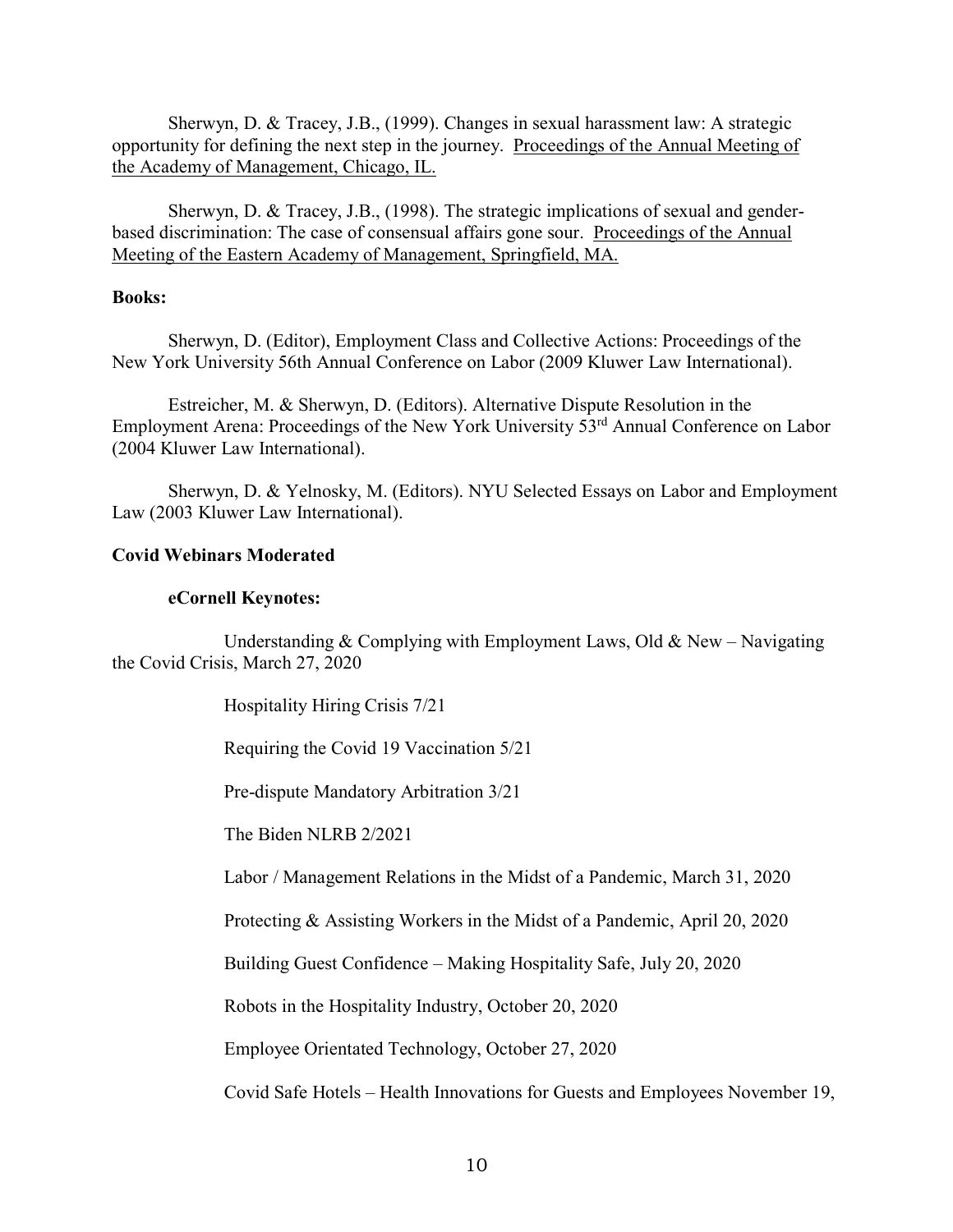#### 2020

19th Annual Labor & Employment Roundtable, December 2, 2020

#### **Jackson, Lewis Webinars**

Complying with New Covid Laws, June 26, 2020

Layoffs, Furloughs, and Retention During Covid, July 6, 2020

Bringing Employees Back, July 14, 2020

#### **Korn Ferry Webinar**

Employment Relations in a Pandemic June 9, 2020

## **ROUNDTABLES COORDINATED:**

Roundtable Program Coordinator: Labor and Employment Law in the Hospitality Industry During Covid (virtual), Cornell University, School of Hotel Administration, Ithaca, NY December, 2020.

Roundtable Program Coordinator: Labor Relations in the Hospitality Industry, Cornell University, School of Hotel Administration, Boca Raton, Fl. February 2020

Roundtable Program Coordinator: Dispute Resolution in the Hospitality Industry, Cornell University, School of Hotel Administration, NY, NY November, 2019.

Roundtable Program Coordinator: (Regional) Labor and Employment Law in the Hospitality Industry, Cornell University, School of Hotel Administration, Nashville TN, October 2019.

Roundtable Program Coordinator: Labor and Employment Law in the Hospitality Industry, Cornell University, School of Hotel Administration, Miami FL, October, 2019.

Roundtable Program Coordinator: 18th Annual Labor and Employment Law in the Hospitality Industry, Cornell University, School of Hotel Administration, Ithaca, NY September, 2019.

Roundtable Program Coordinator: (Regional) Labor and Employment Law in the Hospitality Industry, Cornell University, School of Hotel Administration, LA Ca., July 2019.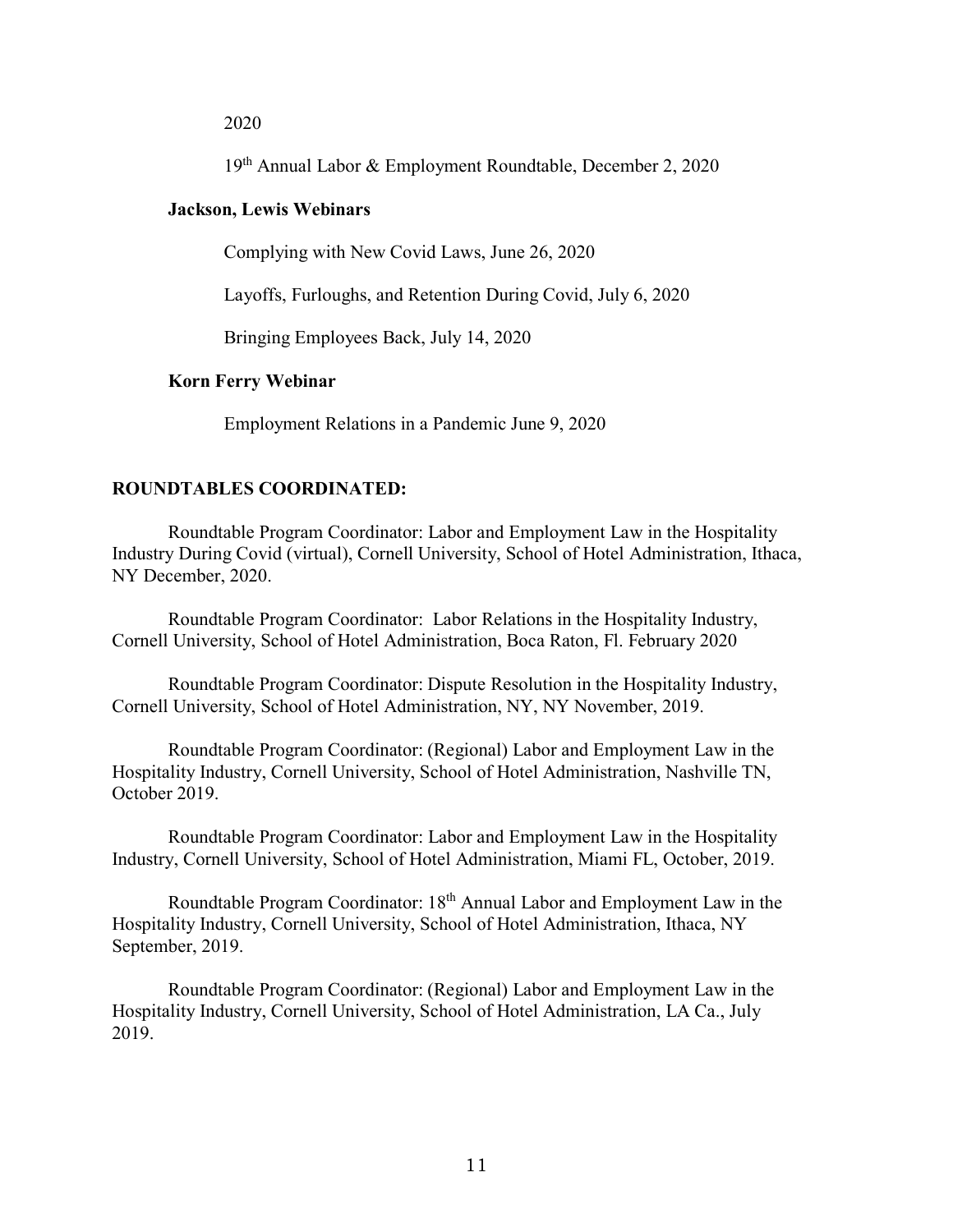Roundtable Program Coordinator: Regional Labor and Employment Law in the Hospitality Industry, Cornell University, School of Hotel Administration, Chicago, IL May 2019

Roundtable Program Coordinator: Labor Relations in the Hospitality Industry, Cornell University, School of Hotel Administration, Boca Raton, Fl. February 2019

Roundtable Program Coordinator: (Regional) Labor and Employment Law in the Hospitality Industry, Cornell University, School of Hotel Administration, SF Ca., January 2018.

Roundtable Program Coordinator: (Regional) Labor and Employment Law in the Hospitality Industry, Cornell University, School of Hotel Administration, LA Ca., July 2018.

Roundtable Program Coordinator:  $16<sup>th</sup>$  Annual Labor and Employment Law in the Hospitality Industry, Cornell University, School of Hotel Administration, Ithaca, New York, October 2018

Roundtable Program Coordinator: Regional Labor and Employment Law in the Hospitality Industry, Cornell University, School of Hotel Administration, Chicago, IL May 2018

Roundtable Program Coordinator: Labor Relations in the Hospitality Industry, Cornell University, School of Hotel Administration, Boca Raton, Fl. January 2018

Roundtable Program Coordinator: (Regional) Labor and Employment Law in the Hospitality Industry, Cornell University, School of Hotel Administration, LA Ca., January 2018.

Roundtable Program Coordinator:  $16<sup>th</sup>$  Annual Labor and Employment Law in the Hospitality Industry, Cornell University, School of Hotel Administration, Ithaca, New York, October 2017

Roundtable Program Coordinator: Regional Labor and Employment Law in the Hospitality Industry, Cornell University, School of Hotel Administration, Chicago, IL May 2017

Roundtable Program Coordinator: The First 93 Days of the Trump Administration, Cornell University, School of Hotel Administration, Ithaca, NY April 2017.

Roundtable Program Coordinator: Labor Relations in the Hospitality Industry, Cornell University, School of Hotel Administration, Boca Raton, Fl. January 2017

Roundtable Program Coordinator: (Regional) Labor and Employment Law in the Hospitality Industry, Cornell University, School of Hotel Administration, LA Ca., January 2017.

Roundtable Program Coordinator: 15<sup>th</sup> Annual Labor and Employment Law in the Hospitality Industry, Cornell University, School of Hotel Administration, Ithaca, New York, September 2016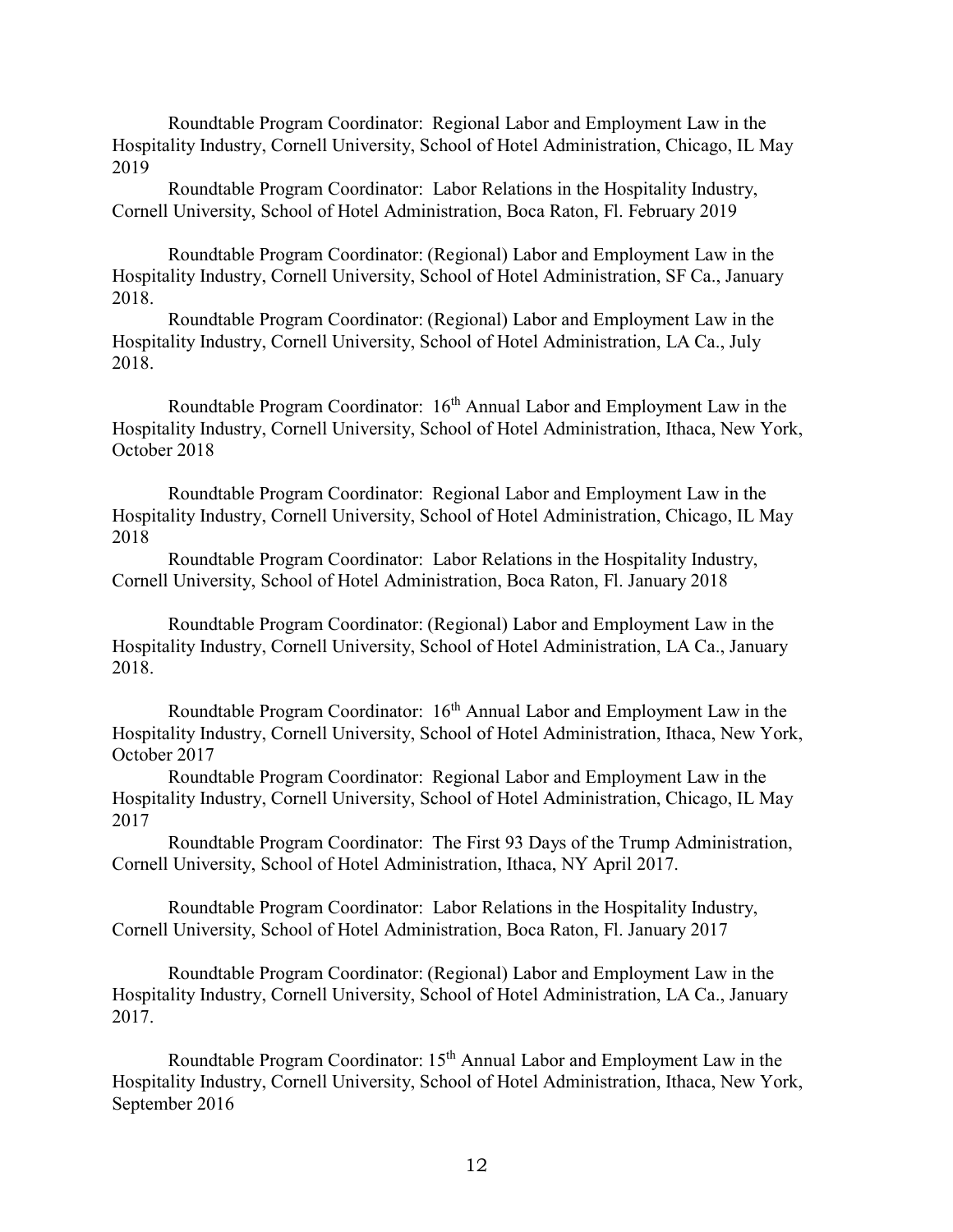Roundtable Program Coordinator: (Regional) Labor and Employment Law in the Hospitality Industry, Cornell University, School of Hotel Administration, S.F. Ca. August 2016

Roundtable Program Coordinator: (Regional) Labor and Employment Law in the Hospitality Industry, Cornell University, School of Hotel Administration, New York, NY, Spring 2016.

Roundtable Program Coordinator: (Regional) Labor and Employment Law in the Hospitality Industry, Cornell University, School of Hotel Administration, Chicago, IL Spring 2016

Roundtable Program Coordinator: Joint Employers in the Hospitality Industry, Cornell University, School of Hotel Administration, Ithaca, New York, Spring 2016

Roundtable Program Coordinator: (Regional) Law in the Hospitality Industry, Cornell University, School of Hotel Administration, L.A. Ca. Winter 2016

Roundtable Program Coordinator: Labor Relations in the Hospitality Industry, Cornell University, School of Hotel Administration, Boca Raton, Fl. Winter 2016

Roundtable Program Coordinator: Owner/Operator Roundtable in the Hospitality Industry, Cornell University, School of Hotel Administration, Washington DC, Fall 2015 2015

Roundtable Program Coordinator: Law in the Hospitality Industry, Cornell University, School of Hotel Administration, Ithaca, New York, Fall 2015

Roundtable Program Coordinator: Union/Management Relations in the Hospitality Industry, Cornell University, School of Hotel Administration, Ithaca, New York, Spring 2015

Roundtable Program Coordinator: (Regional) Law in the Hospitality Industry, Cornell University, School of Hotel Administration, Chicago, IL Spring 2015

Roundtable Program Coordinator: Labor Relations in the Hospitality Industry, Cornell University, School of Hotel Administration, Boca Raton, Fl. Winter 2015

Roundtable Program Coordinator: Law in the Hospitality Industry, Cornell University, School of Hotel Administration, Ithaca, New York, Fall 2014

Roundtable Program Coordinator: Labor Relations in the Hospitality Industry, Cornell University, School of Hotel Administration, Boca Raton, Fl. Winter 2014

Roundtable Program Coordinator: Law in the Hospitality Industry, Cornell University, School of Hotel Administration, Ithaca, New York, Spring 2013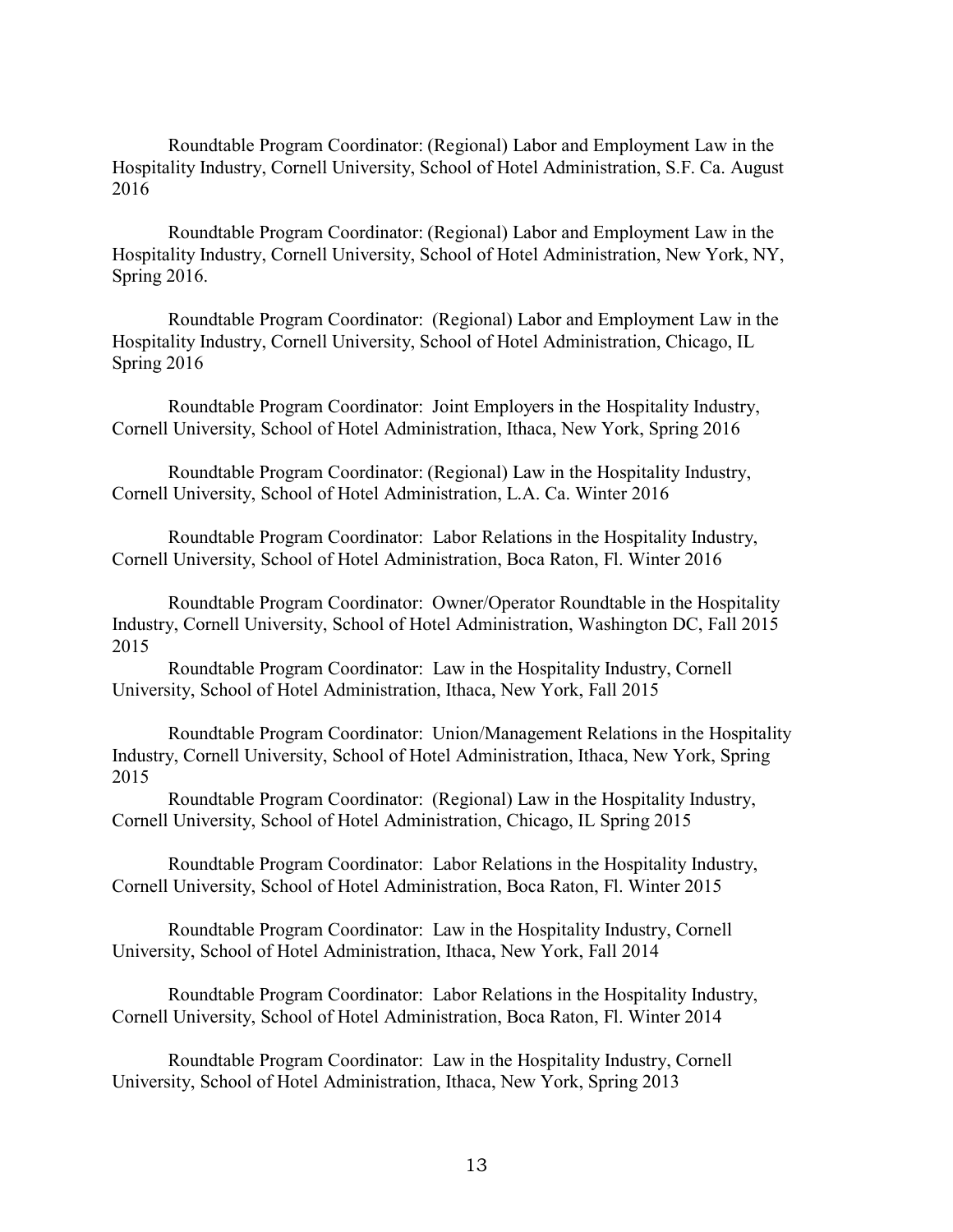Roundtable Program Coordinator: Labor Relations in the Hospitality Industry, Cornell University, School of Hotel Administration, Boca Raton, Fl. Winter 2013

Roundtable Program Coordinator: Law in the Hospitality Industry, Cornell University, School of Hotel Administration, Ithaca, New York, Spring 2012

Roundtable Program Coordinator: Law in the Hospitality Industry, Cornell University, School of Hotel Administration, Ithaca, New York, Spring 2011

Roundtable Program Coordinator: Law in the Hospitality Industry, Cornell University, School of Hotel Administration, Ithaca, New York, Spring 2010

Roundtable Program Co-Coordinator: Human Resources in the Hospitality Industry, Cornell University, School of Hotel Administration, Las Vegas, Nevada Spring 2010

Roundtable Program Coordinator: Sustainability in the Hospitality Industry, Cornell University, School of Hotel Administration, Ithaca, New York, Fall 2009

Roundtable Program Coordinator: Senior Living and the Hospitality Industry, Cornell University, School of Hotel Administration, Ithaca, New York, Fall 2009

Roundtable Program Coordinator: Law in the Hospitality Industry, Cornell University, School of Hotel Administration, Ithaca, New York, Spring 2009

Roundtable Program Co-Coordinator: Human Resources in the Hospitality Industry, Cornell University, School of Hotel Administration, Orlando, Fl, Spring 2009

Roundtable Program Coordinator: Law in the Hospitality Industry, Cornell University, School of Hotel Administration, Ithaca, New York, Spring 2008

Roundtable Program Coordinator: Gaming and the Hospitality Industry, Cornell University, School of Hotel Administration, Las Vegas, Nevada Spring 2008

Roundtable Program Co-Coordinator: Human Resources in the Hospitality Industry, Cornell University, School of Hotel Administration, Las Vegas, Nevada Spring 2008

Roundtable Program Coordinator: Law in the Hospitality Industry, Cornell University, School of Hotel Administration, Ithaca, New York, Spring 2007

Roundtable Program Coordinator: Law in the Hospitality Industry, Cornell University, School of Hotel Administration, Ithaca, New York, Spring 2006

Roundtable Program Coordinator: Leadership in the Hospitality Industry, Cornell University, School of Hotel Administration, Ithaca, New York, Fall 2005.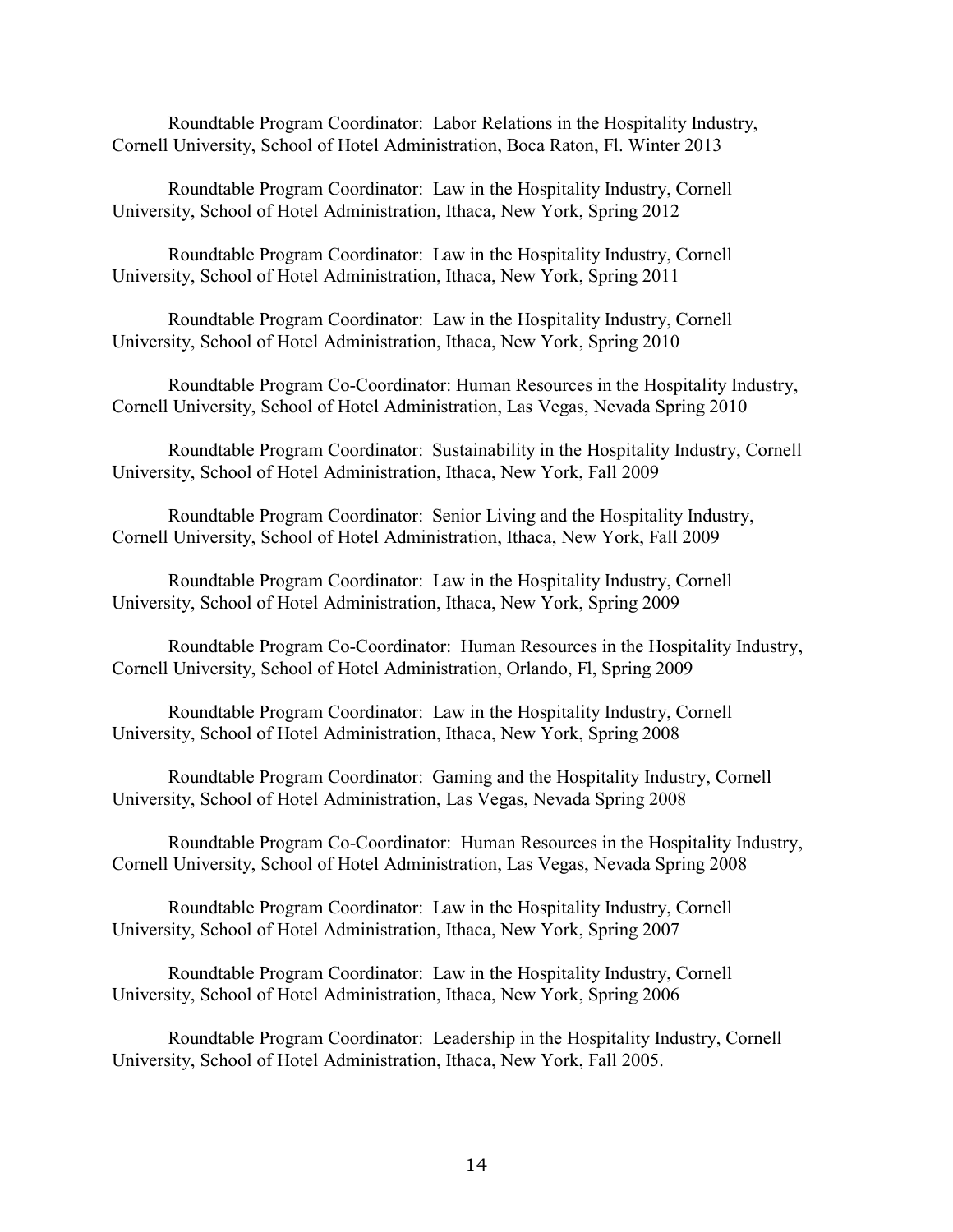Roundtable Program Coordinator: Law in the Hospitality Industry, Cornell University, School of Hotel Administration, Ithaca, New York, Spring 2005.

Roundtable Program Coordinator: Marketing in the Hospitality Industry, Cornell University, School of Hotel Administration, Ithaca, New York, Spring 2005.

Roundtable Program Coordinator: Law in the Hospitality Industry, Cornell University, School of Hotel Administration, Ithaca, New York, Spring 2004.

Roundtable Program Coordinator: Law in the Hospitality Industry, Cornell University, School of Hotel Administration, Ithaca, New York, Spring 2003.

Roundtable Program Co-Coordinator: Human Resources in the Hospitality Industry, Cornell University, School of Hotel Administration, Ithaca, New York, Spring 2003.

Roundtable Program Coordinator: Law in the Hospitality Industry, Cornell University, School of Hotel Administration, Ithaca, New York, May 2002.

## **CONFERENCES HOSTED OR COORDINATED:**

Conference Coordinator: The 14<sup>th</sup> Annual National HR in Hospitality Conference and Expo. September 2021, San Diego, Ca

Conference Coordinator: The 13<sup>th</sup> Annual National HR in Hospitality Conference and Expo. March 2019, Las Vegas, Nevada

Academic Co-Coordinator: The 12<sup>th</sup> Annual National HR in Hospitality Conference and Expo. March 2018, Las Vegas, Nevada

Academic Co-Coordinator: The 11<sup>th</sup> Annual National HR in Hospitality Conference and Expo. March 2017, Las Vegas, Nevada

Academic Co-Coordinator: The 10<sup>th</sup> Annual National HR in Hospitality Conference and Expo. March 2016, Scottsdale, AZ, Nevada

Academic Co-Coordinator: The 9<sup>th</sup> Annual National HR in Hospitality Conference and Expo. March 2015, Las Vegas, Nevada

Academic Co-Coordinator: The 8<sup>th</sup> Annual National HR in Hospitality Conference and Expo. March 2014, Las Vegas, Nevada

Academic Co-Coordinator: The 7<sup>th</sup> Annual National HR in Hospitality Conference and Expo. March 2013, Las Vegas, Nevada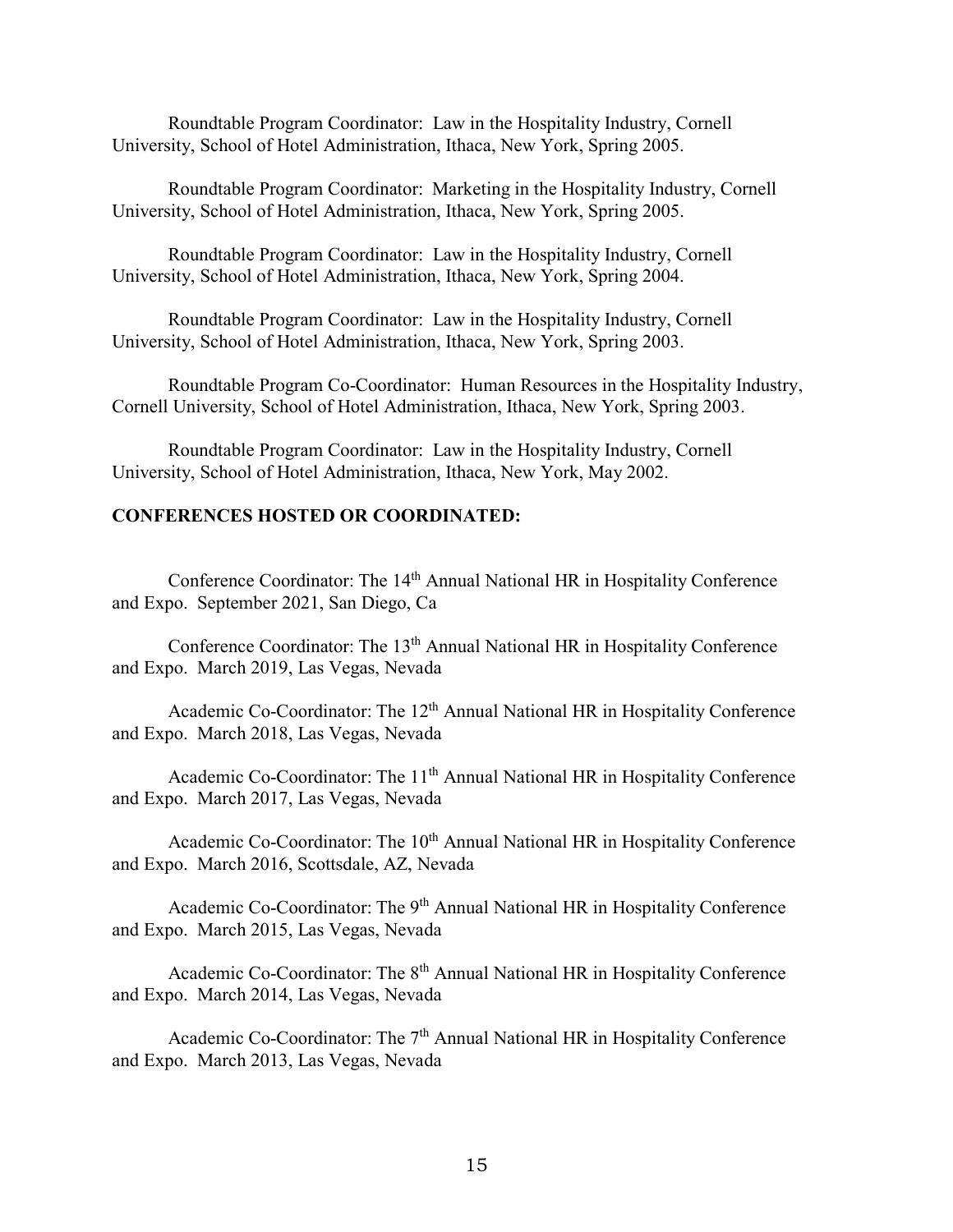Academic Co-Coordinator: The 6<sup>th</sup> Annual National HR in Hospitality Conference and Expo. April 2012, San Francisco, Ca.

Academic Co-Coordinator: The 5<sup>th</sup> Annual National HR in Hospitality Conference and Expo. April 2011, Washington, DC.

Academic Co-Coordinator: The 4<sup>th</sup> Annual National HR in Hospitality Conference and Expo. February 2010 Las Vegas, Nevada.

Academic Co-Coordinator: The 3rd Annual National HR in Hospitality Conference and Expo. March 2009 Orlando, Florida.

Academic Co-Coordinator: The 2nd Annual National HR in Hospitality Conference and Expo. March 2008 Las Vegas, Nevada.

Academic Co-Coordinator: The 1<sup>st</sup> Annual National HR in Hospitality Conference and Expo. March 2007, Las Vegas, Nevada.

Academic Coordinator: Strategies for Success, The 5<sup>th</sup> Annual Hospitality law Institute, New York, NY, October 2002.

Academic Coordinator and Co-Host: Cornell University and Bickel & Brewer Fourth Annual Hospitality Industry Legal Strategy Conference. October 4-6, 2000.

# **CONFERENCES AND OTHER SPEAKING ENGAGEMENTS:**

# **Annual Jones Day Labor & Employment Law Discussion Group**

- 1. March, 2010
- 2. April, 2011
- 3. April, 2012
- 4. September, 2013
- 5. October 8, 2014
- 6. 2015: October, 2015
- 7. September, 2016
- 8. September, 2017
- 9. October, 2018
- 10. October, 2019
- 11. October, 2020 (virtual)

# **Georgetown Hotel and Lodging Legal Summit (started in 2012 on planning Board 2013-present)**

- 1. November, 2012
- 2. October, 2013
- 3. November, 2014
- 4. November, 2015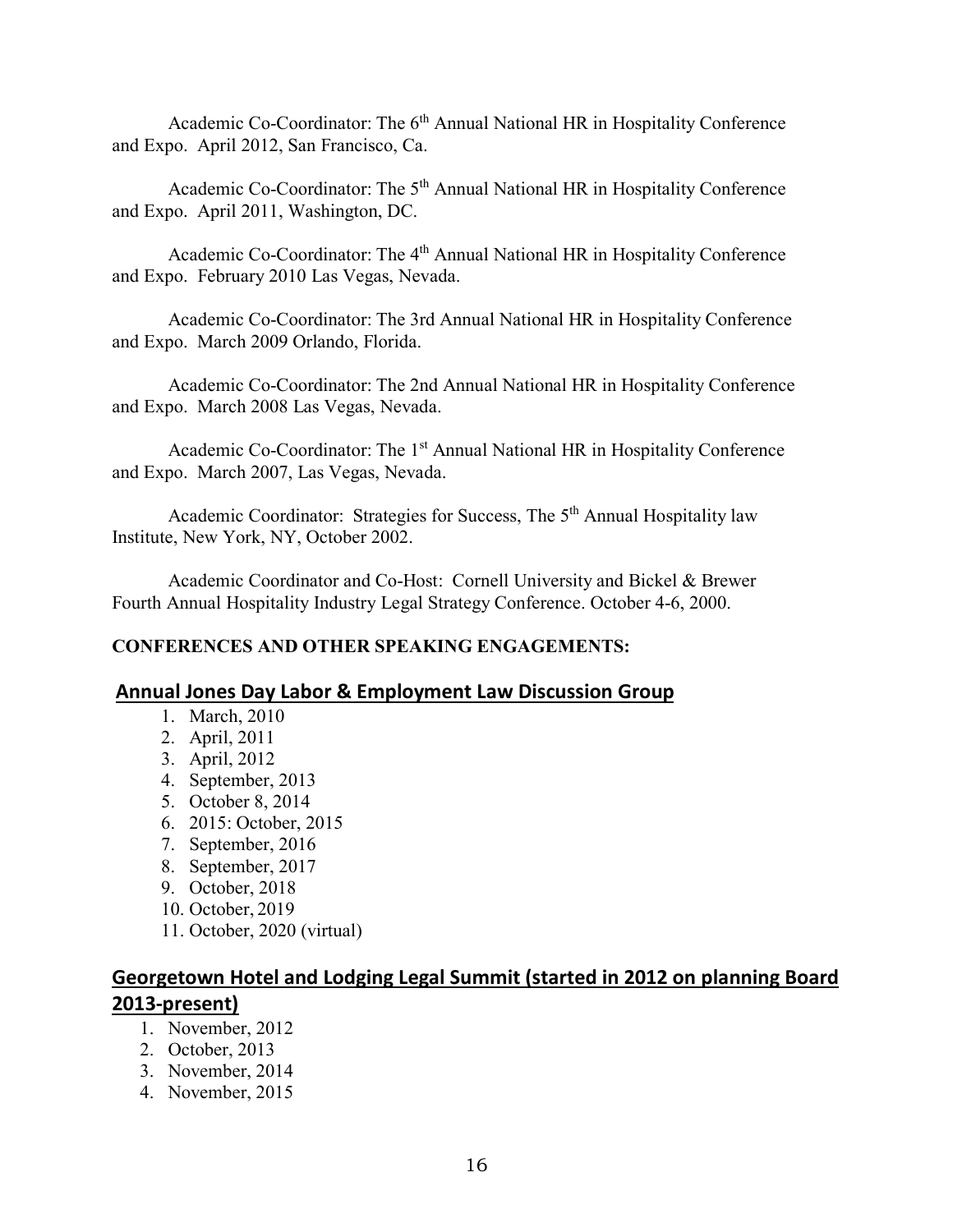- 5. October, 2016
- 6. October, 2017
- 7. October, 2018
- 8. October, 2019
- 9. October, 2020 (Virtual)

# **ALIS Law (started 2014 – on planning Board 2015-present)**

- 1. January 2014
- 2. January 2015
- 3. January 2016
- 4. January 2017
- 5. January, 2018
- 6. January, 2019
- 7. January 2020

# 8. July 2021

Speaker: The Gross beast of Burden – How the Jury Instructions Affect Discrimination Case Outcomes: Dwight D. Opperman Institute of Judicial Administration's Federal Court Judges Training Session March 2010 NYU Law School, New York, NY.

Speaker: How Roundtables Can Bridge the Gap Between Hospitality Professionals and Academics. Dublin Ireland, March 2010

Speaker: Employment Law in the Hospitality Industry: A seminar of the clients of Jones, Day, March 2010, Chicago, Illinois

Speaker: Employment Law in the Hospitality Industry: A seminar of the clients of Davis & Gilbert, January 2010, New York, NY

Speaker: Employment Law Update, Retaliation, and Labor Law Reform: The 4<sup>th</sup> Annual National HR in Hospitality Conference and Expo, February 2010 Las Vegas, Nevada.

Speaker: Employment Law Update, Sexual Harassment, and Union Negotiations. The 3rd Annual National HR in Hospitality Conference and Expo, March 2009 Orlando, Florida.

Speaker: Employment Law Update, Arbitration, and EEOC procedures. The 2nd Annual National HR in Hospitality Conference and Expo, March 2008 Las Vegas, Nevada.

Speaker: Hospitality Law: The International Lodging Conference, Rome Italy, October 2008

Speaker: EFCA. The Lodging Conference, Phoenix Arizona September 2008

Speaker: Hospitality Education: The International Lodging Conference, Rome Italy, October 2007.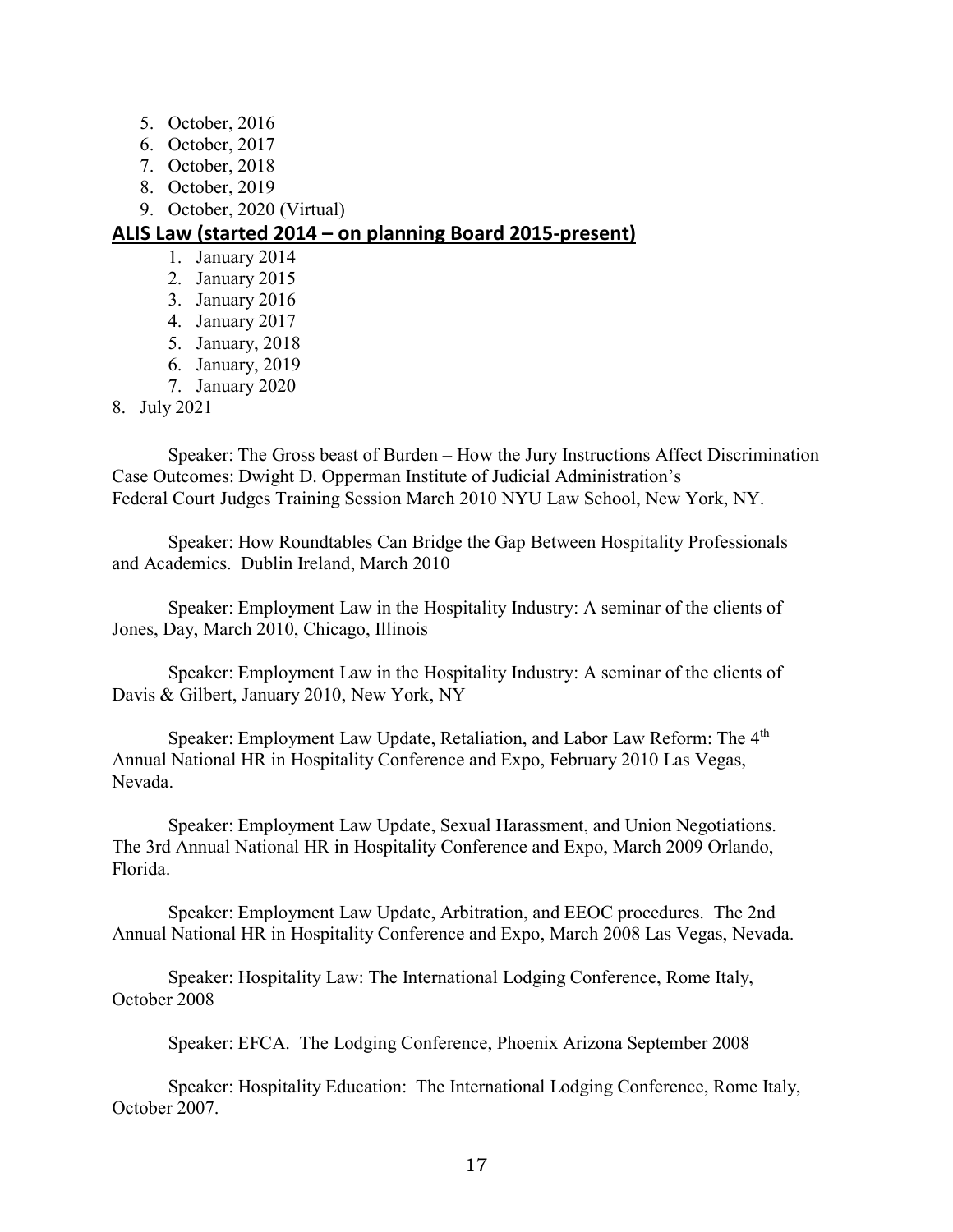Speaker: Employment Law Update, The Negotiations of 2006, and Discrimination Law. The 1<sup>st</sup> Annual National HR in Hospitality Conference and Expo, March 2007, Las Vegas, Nevada.

Speaker: 60rd Meeting of the NYU Annual Conference on Labor. Topic: Retaliation After Burlington Northern. May, 2007

Speaker: Linking the Hospitality Industry and those who study it. Dublin Ireland, December 2007.

Keynote Speaker: Cornell University School of Hotel Administration Ye Hosts Honor Society Induction Ceremony. March, 2002, Ithaca, NY.

Commentator: Research Conference on International and Domestic Arbitration, The Institute of Judicial Administration, NYU School of Law, New York, NY, September 2002.

Speaker: The Society for Human Resource Management. Topic: Sexual Harassment after Ellerth & Faragher: The first 100 cases. June 2001, Ithaca, New York

Speaker: Using labor and employment laws to give you the "house advantage". Seminar presented by the Employment Law Alliance for the hospitality industry. Topic: Arbitration of Discrimination Law Suits: Can you, Should You. May 24, 2001, Chicago, IL.

Speaker: 54rd Meeting of the NYU Annual Conference on Labor. Topic: Creating One Set of Employment Policies for Multi-National Employers. May 17-18, 2001.

Co-Host and Moderator: Cornell University and Bickel & Brewer, Fourth Annual Hospitality Industry Legal Strategy Conference. October 4-6, 2000.

Keynote Speaker: Cornell University School of Hotel Administration, Ye Hosts Honor Society Induction Ceremony. November, 2000, Ithaca, NY.

Speaker: 53rd Meeting of the NYU Annual Conference on Labor. Topic: Empirical Studies of Arbitration Systems for Employment Disputes: What Do We Know? May 18-19, 2000.

Moderator: Cornell University Conference on Hospitality Industry Strategy. Topic: A Proactive Approach to Managing Employee Retention and Morale: Mandatory Arbitration Strategies, March 19-21, 2000.

Speaker: University of Houston, Conrad N. Hilton College's Symposium on Legal Issues in the Hospitality Industry at the University of Houston. Topic: Sexual Harassment After Ellerth & Faragher: The First Fifty Summary Judgment Motions, October 28-29, 1999.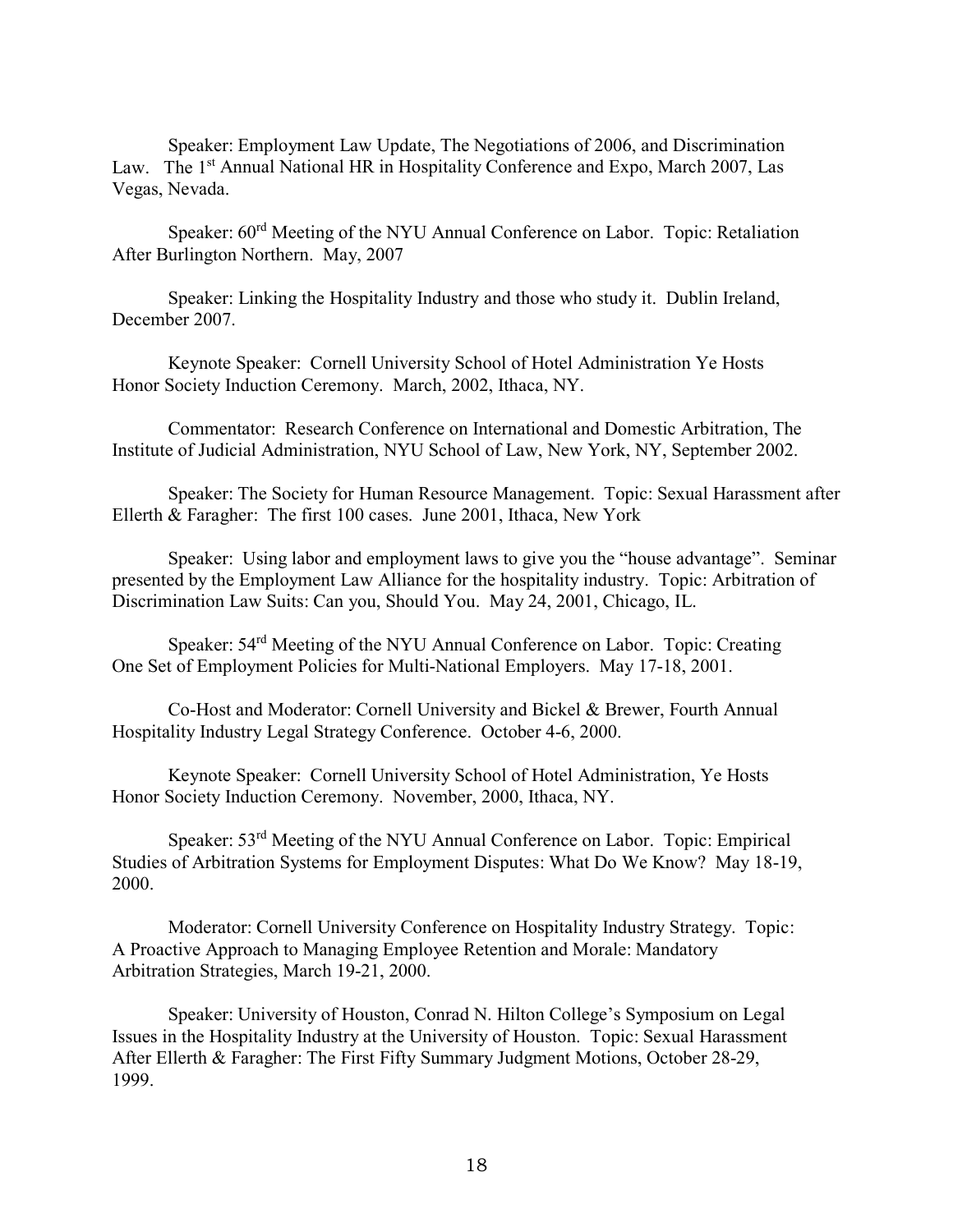Speaker: Academy of Hospitality Industry Attorneys, 1999 Conference; Denver, Colorado. Topic: Arbitration of Discrimination Claims, May 28, 1999.

Keynote Speaker: Cornell University School of Hotel Administration Ye Hosts Honor Society Induction Ceremony. November, 1998, Ithaca, NY.

Speaker: University of Houston, Conrad N. Hilton College's Symposium on Legal Issues in the Hospitality & Gaming Industries at the University of Houston. Topics: (1) Labor and Employment Relations in 1998; and (2) Premises Liability for Hotel Owners. Dates: October 28-30, 1998.

 Speaker: University of Houston, Conrad N. Hilton College's Symposium on Legal Issues in the Hospitality & Gaming Industries at the University of Houston. Topics: (1) Creating an Inhouse Dispute Resolution Program for Employees. (2) Collective Bargaining & Issues of Unionization. Dates: October 22-24, 1997.

Speaker: International Association of Hospitality Accountants: 44<sup>th</sup> Annual Convention, Calgary, Alberta, Canada. Topic: Workplace Torts and Courtroom Alternatives. Date: September 26, 1997.

Speaker: International Association of Hospitality Accountants: Hospitality Industry Technology Exposition and Conference, Baltimore, Maryland. Topic: Guest Stay Information: Is It Confidential? Date: June 25, 1997.

#### **AWARDS:**

#### **Teaching:**

| 2020-2021 Ted Teng Teaching Award |  |  |
|-----------------------------------|--|--|
|                                   |  |  |

- 2019-2020 Cornell University School of Hotel Administration Teacher of the Year (selected by the Hotel School's junior and seniors for their core courses)
- 2016-2017 Cornell University School of Hotel Administration Teacher of the Year (selected by the Hotel School's junior and seniors for their core courses)
- Stephan H. Weiss Presidential Fellowship 2014 Cornell's most prestigious teaching award
- 2013-2014 Cornell University School of Hotel Administration Teacher of the Year (selected by the Hotel School's junior and seniors for their core courses)
- 2010-2011 Cornell University School of Hotel Administration Teacher of the Year (selected by the Hotel School's junior and seniors for their core courses)
- 2008-2009 Cornell University School of Hotel Administration Teacher of the Year (selected by the Hotel School's junior and seniors for their core courses)
- 2007-2008 Cornell University School of Hotel Administration Teacher of the Year (selected by the Hotel School's junior and seniors for their core courses)
- 2006-2007 Cornell University School of Hotel Administration Teacher of the Year (selected by the Hotel School's junior and seniors for their core courses)
- 2004-2005 Cornell University School of Hotel Administration Teacher of the Year